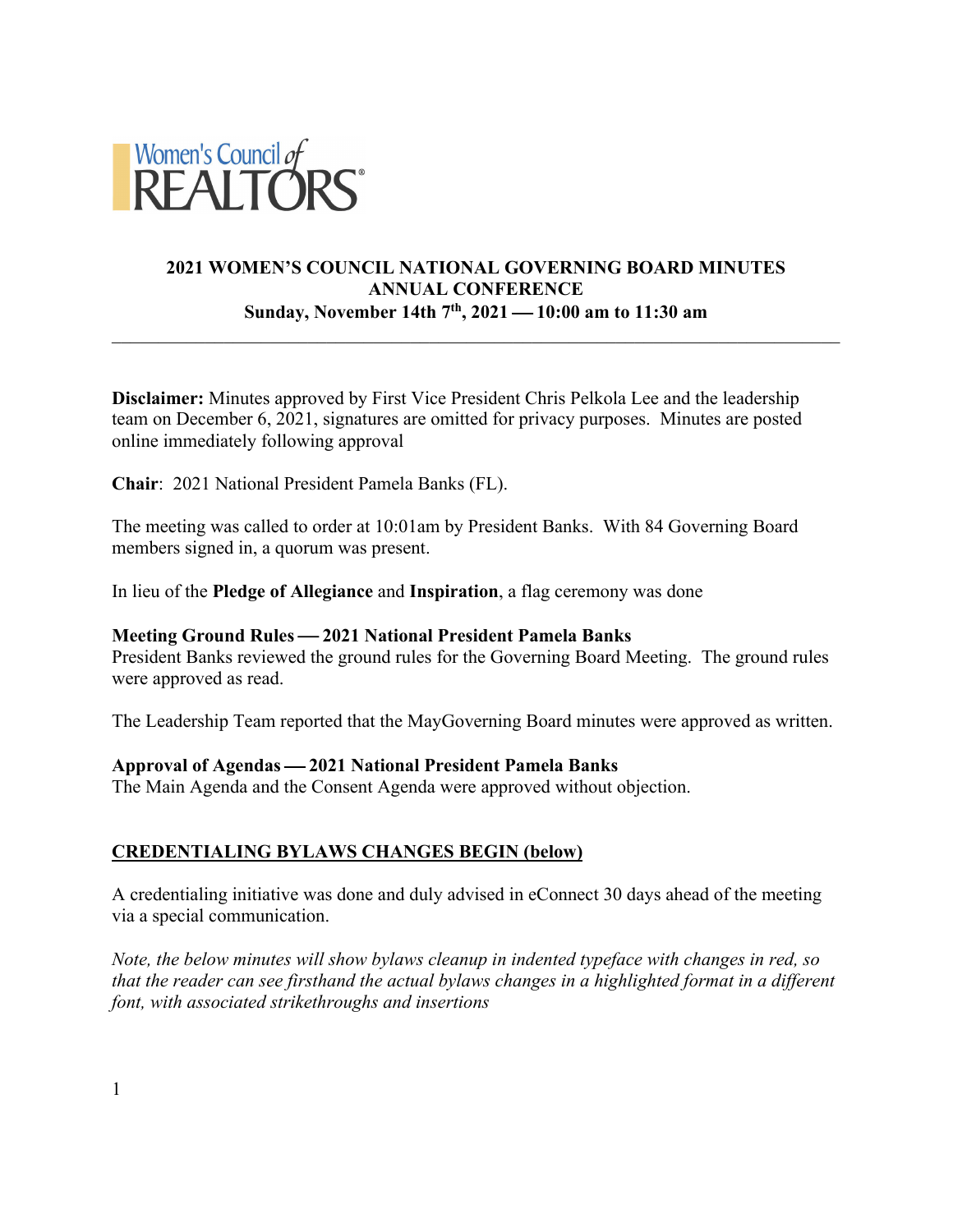### **Motion #1: Bylaws Amendments to Article VII - Section 3A & E**

*Section 3 A & E:* 

*The President shall appoint all committee chairpersons and committee members, except the Nominating Candidate Review Committee. All appointments of committee chairpersons shall be subject to approval of the Governing Board and tThe President shall be an exofficio member of all committees (except Nominating Candidate Review Committee).*

*In Where applicable in, in States where there is no State Network the National Liaison of the Women's Council will appoint one State Liaison taking into account recommendations from Active members in the State and ratified by the national leadership team as per Women's Council policy*

## **Motion #2: Bylaws Amendments to Article VII, Sections C and H**

*C) In the event of a vacancy in the office of President-elect caused by a vacancy in the office of President, the members of the Nominating Candidate Review Committee shall submit the name of at least one nominee Eligible Candidate to the President. A special meeting of the Governing Board will be called for an election. Ballots giving the name or names of nominees shall then be mailed to all members of the Governing Board by the Executive Vice President with instructions for voting. An affirmative vote of a majority of the entire Governing Board shall be necessary to elect. The President-elect who fills a vacancy in that office shall automatically become President-elect for a full term after completion of the unexpired term as President-elect. In the event a vacancy in the office of President-elect is not caused by a vacancy in the office of President, the members of the Nominating Candidate Review Committee shall submit the name of at least one nominee Eligible Candidate to the President who shall present it to the Governing Board for approval. An affirmative vote of a majority of the Governing Board shall be necessary to elect. This President-elect who fills this type of vacancy shall automatically become President after completion of the unexpired term of President-elect.*

*(H) In the temporary absence of the chairman of the Nominating Committee or the Past Presidents' Advisory Committee, a chairperson pro-tem shall be elected by a majority vote of the members present. \*\*\*\*\*\*\*\*\*\*\*\*\*\*\*\*\*\*\*\*\*\*\*\*\*\*\*\*\*\*\*\*\*\*\*\*\*\*\*\*\*\*\*\*\*\*\*\*\*\*\*\*\*\*\*\*\*\*\*\*\**

**Motion #3 : to amend the bylaws Article IX (9) - NOMINATIONS, Sections 1, (A), (B), (C), (D), (E), (F), (G), (H), Section 2 (a) and Section 3, Section 4 and Section 5 as follows:**

*ARTICLE IX – NOMINATIONS CANDIDATE REVIEW COMMITTEE*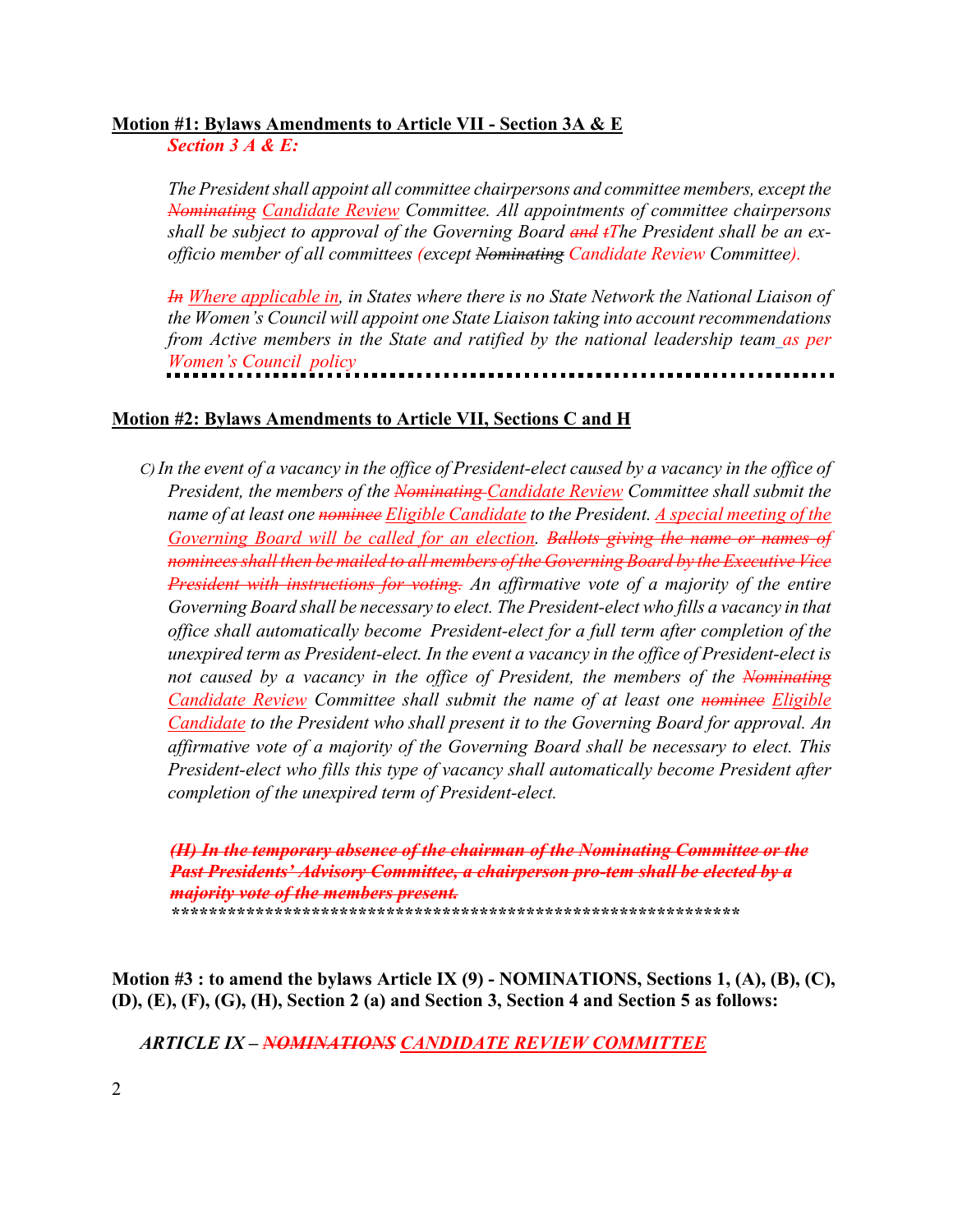*Section 1: There shall be a Nominating Candidate Review Committee of nine ten (10) members elected and appointed as follows: seven of which shall be elected in the following manner; Two members and two alternates elected by the governing board at the midyear meeting.*

*Two members and two alternates elect3ed by the executive committee at the midyear meeting Three National Liaisons elected by the membership at the Midyear Business Meeting*

- *Chair (Most Immediate Past President willing & able to serve)*
- *Immediate Past Chair*
- *Two (2) members of the National Governing Board elected from and by the National Governing Board at the Midyear meeting*
- *Two (2) National Executive Committee members elected from and by the National Executive Committee at the Midyear meeting*
- *Three (3) National Liaisons elected at the Midyear meeting*
- *One (1) active Past National President appointed by the Past National Presidents' Advisory Committee on or before the Midyear meeting*

*A pool of five (5) Alternates is also to be established, elected and appointed as follows:*

- *Two (2) from National Governing Board elected from and by the Governing Board at the Midyear meeting*
- *Two (2) from National Executive Committee elected from and by the National Executive Committee at the Midyear meeting*
- *One (1) active Past National President appointed by the Past National Presidents' Advisory Committee on or before the Midyear meeting*

*(A) Nominees Candidates for the Candidate Review Committee and alternates Alternates must have attended at least two of the four previous national meetings. Such members shall not include past National Presidents of the Women's Council. Candidates being considered by the Nominating Candidate Review Committee for a line office, and also any other national office contested by the time of the Annual Convention, shall not serve as members of the Nominating Candidate Review Committee.*

*(B) One past President and two alternate past Presidents, shall be appointed by the Pat Presidents' Advisory Committee to serve on the Nominating Committee. The alternates shall be designated as 1st past Presidents' alternate and 2nd past Presidents' alternate shall serve as needed in the order.*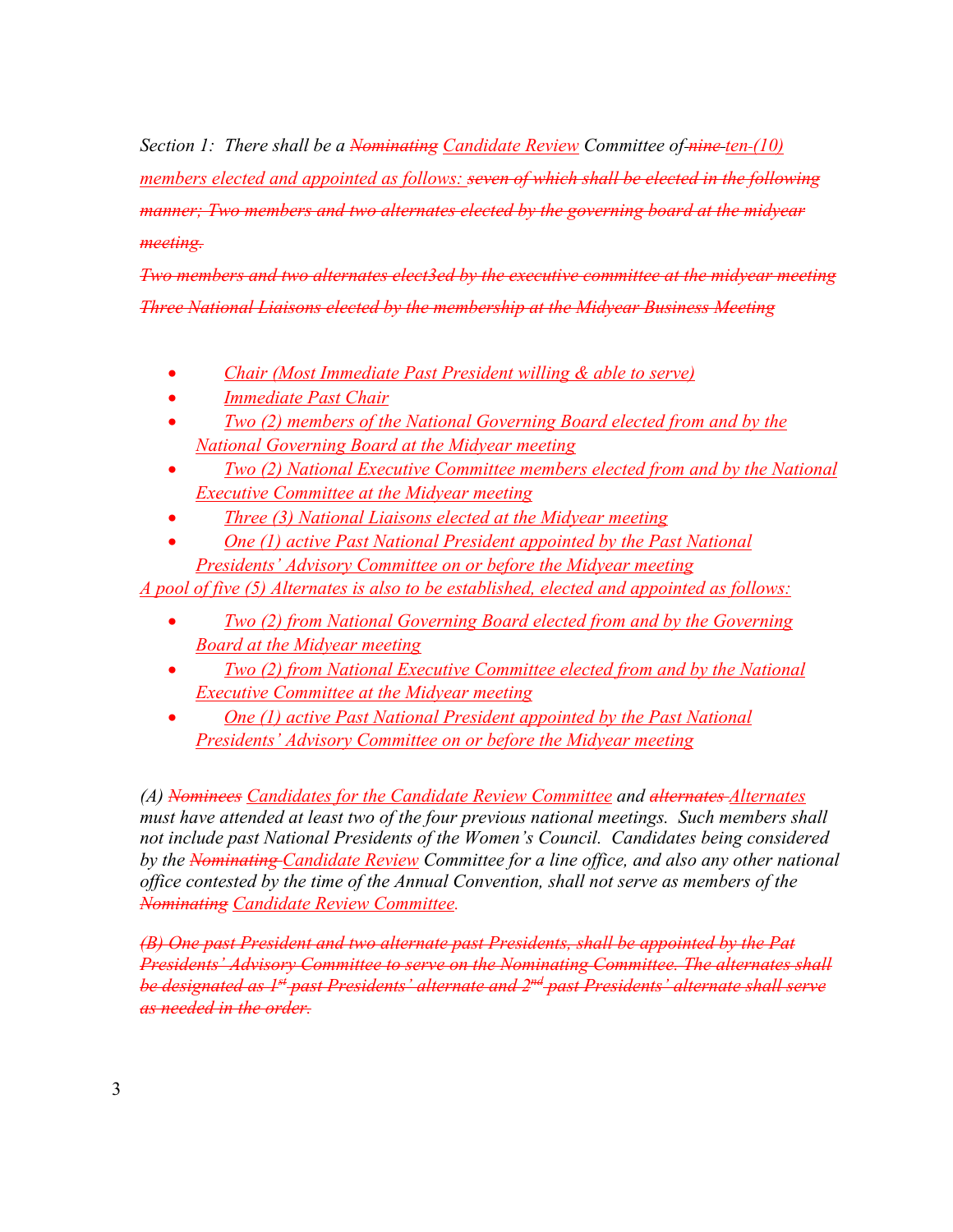*(C) The members of the Nominating Candidate Review Committee shall serve from the time of the Midyear meeting election until the Midyear meeting election in the subsequent year.*

*(D)The immediate past President of the Women's Council, presiding at the time of the opening of the Women's Council's Midyear Business Meeting shall serve as chairperson of the Nominating Candidate Review Committee. If the Chair is unable to serve, the national President of the Women's Council shall appoint a Past National President able to Past National President Alternate shall serve as chairperson of the committee; except that i In no case shall the same person serve as chairperson for two successive years. Upon vacancy of any other member of the Committee, the National President of the Women's Council shall appoint a replacement from the pool of Alternates.*

*(E) Nominating Candidate Review Committee members and all aAlternates who have served, except past Presidents and their Alternates, shall not be eligible to serve the subsequent term as either a committee member or an aAlternate.*

*(F) If an aAlternate replaces a member, the Alternate continues to serve unless the aAlternate is unable to do so, in which case the original member, at the original member's option, may be reinstated.*

*(G)Should neither representative from a region be able to serve, the State Liaison of that region may meet and choose an alternate committee member to complete the term. This member, also, may not serve a subsequent term.*

*(H) If at least two of the four past Presidents appointed cannot serve, the Past President' Advisory Committee may meet and appoint past President(s) to fill the vacancies.*

*Section 2: (A) It shall be the duty of the Nominating Candidate Review Committee to select at least one candidate for each office of the Women's Council. The slate shall be posted prior to the final Governing Board meeting of the Annual Convention. The membership shall be given notice of the slate of nominations on or before January 15. determine candidate eligibility for all Elected Offices and provide a list of Eligible Candidates to the Women's Council members and voting delegates by the Notification Date.*

*(B) Other duties related to the election and rules may be assigned to the Candidate Review Committee as determined by the Executive Committee.* 

*Section 3: After the President has presented the report of the Nominating Committee, any voting delegate may nominate individuals before the election. All Potential Candidates must file an application declaring the office to which they seek to be elected and submit to the credentialing process as per the Campaign and Election Rules Policy. Applications must be submitted withing the published time period and no members shall be permitted to run from the floor and bypassing the credentialling process.*